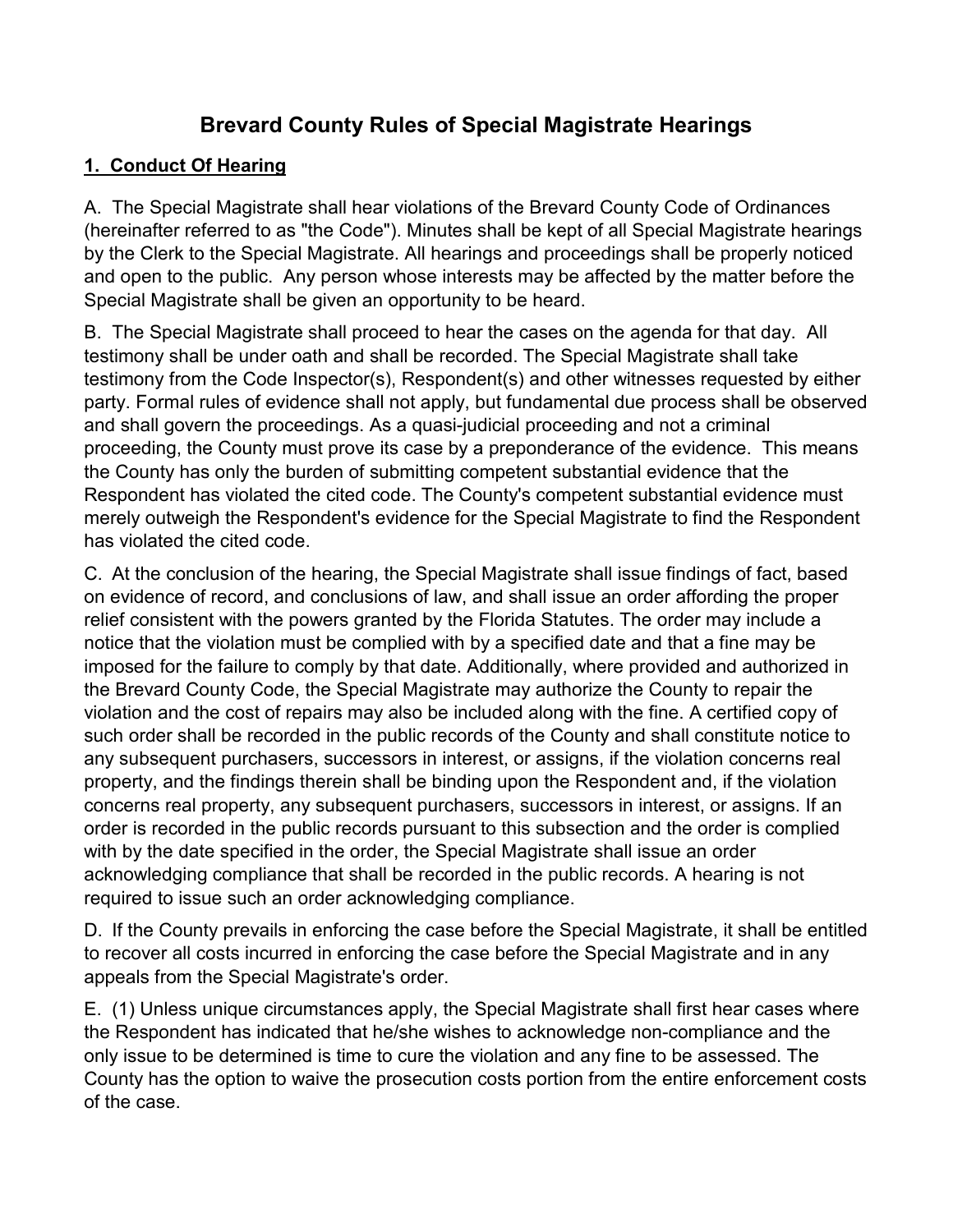(2) After the Special Magistrate hears the violations described in E (1) then the Special Magistrate shall hear cases requesting extension of compliance dates, reduction of fines or recommendations of reduction of liens. The Respondent must be in compliance for the Special Magistrate to consider a reduction in the fine or recommendation for reduction of the lien.

(3) After all uncontested hearings are heard by the Special Magistrate, the Special Magistrate shall hear contested cases, which were properly noticed for that agenda.

(4) After all contested hearings are heard by the Special Magistrate, the Special Magistrate shall hear cases where the Respondent has failed to appear and which were properly noticed for that agenda.

F. The Respondent may retain an attorney to represent him/her in the Special Magistrate proceedings. To minimize expense to those Respondents who choose to be represented by counsel, the Special Magistrate will generally allow those cases to be heard first in each category of Section E.

G. To secure an accurate record for appeal purposes, a verbatim record may be required, either party may cause the proceedings to be recorded by a certified court reporter or other certified recording instrument at the expense of the party requesting the recording.

H. The Special Magistrate will generally render a decision immediately following the presentation of evidence. However, the Special Magistrate may request written memorandums of law or written argument. Unless otherwise provided, such written memorandums of arguments shall be due at the beginning of the next hearing with a copy of the writing delivered to the other party one (1) day prior to the hearing. The Special Magistrate will generally render an opinion by the next hearing date after the submittal of written memorandum of law or argument.

## **2. Evidence**

A. All relevant evidence shall be admitted at Special Magistrate hearings if, in the opinion of the Special Magistrate, it is the type of evidence upon which reasonable and responsible persons would normally rely in the conduct of business affairs, regardless of the existence of any common-law or statutory rule which might make such evidence inadmissible over objections in civil actions. The Special Magistrate may exclude irrelevant or unduly repetitious evidence.

B. Hearsay evidence may be accepted for the purpose of supplementing or explaining any direct evidence, but such hearsay evidence shall not, in and of itself, be considered sufficient to support a finding or decision unless the evidence would be admissible over objections in a civil action.

C. Each party to the hearing shall have the right to:

- 1. Call and examine witnesses;
- 2. Introduce exhibits;
- 3. Cross-examine opposing witnesses; 4. Impeach witnesses;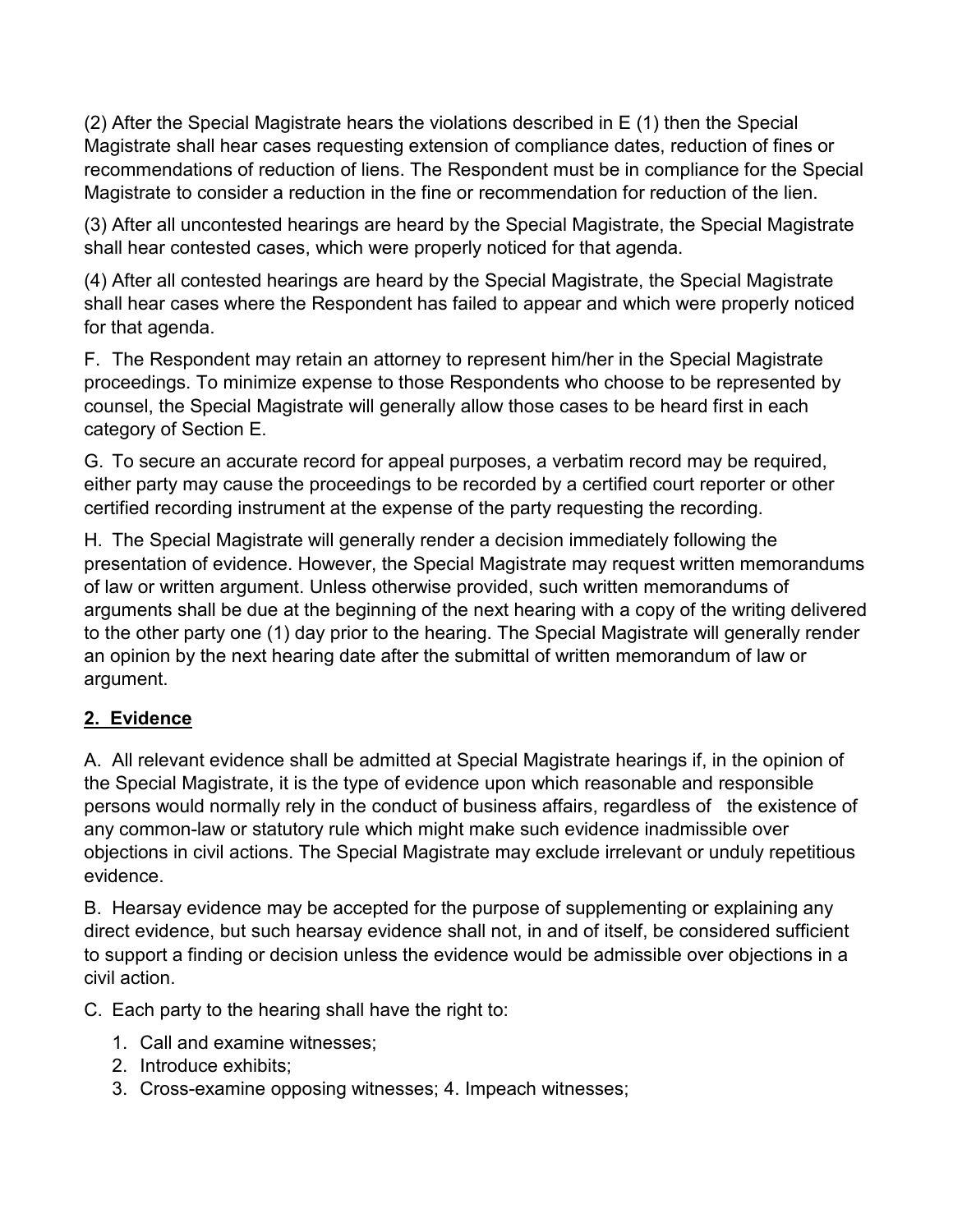- 4. Submit rebuttal evidence
- 5. Have subpoenas issued on his/her behalf by the Special Magistrate

D. Leading questions should not be used on the direct examination of a witness except as may be necessary to develop the witness' testimony. Ordinary, leading questions should be permitted on cross-examination when a party calls a hostile witness, an adverse party, or a witness identified with an adverse party, interrogation may be leading questions.

E. The County is subject to Chapter 119 of Florida Statutes, the Florida Public Records Law. The Respondent may request to inspect non-exempt documents. The Respondent may request copies of documents including the case files pursuant to a public records request and the statutory rate for those copies may be charged.

F. Evidence shall be labeled for recording purposes. The County's exhibits shall be labeled "County Exhibit" (A through Z). The Respondent's exhibits shall be labeled "Respondent's Exhibit" (A through Z). The Clerk to the Special Magistrate shall supply Respondent with proper evidence labels.

## **3. Request to Plea Non-Compliance Without a Hearing**

A. Respondent may request to plea non-compliance without appearing at the hearing. The Respondent must acknowledge and submit in a notarized written form (Affidavit of Stipulation) that the following is true and correct:

- 1. He/She is in violation of the Code;
- 2. He/She agrees to a reasonable time to cure the violation;
- 3. He/She agrees to the assessment of a fine;
- 4. He/She agrees to the enforcement cost, which the County will waive the prosecution costs thereof upon execution of said stipulation.

B. The Respondent should request the form and submit the Affidavit of Stipulation from Code Enforcement at least two (2) days before the scheduled hearing. Code Enforcement must agree to accept the stipulation.

#### **4. Extension of Compliance**

A. The Respondent may request that the Special Magistrate grant an extension of time to Respondent to cure the violation. The Special Magistrate may weigh factors such as illness, legal hardships, diligence, etc. in determining whether to grant an extension. The Respondent shall submit his/her request to Code Enforcement.

B. Code Enforcement may waive any objection without hearing or schedule the matter for hearing.

## **5. Continuances of Hearings**

A. The Respondent may request Code Enforcement to remove his/her case from the current agenda to the next agenda. The request should be in writing and state reasons for the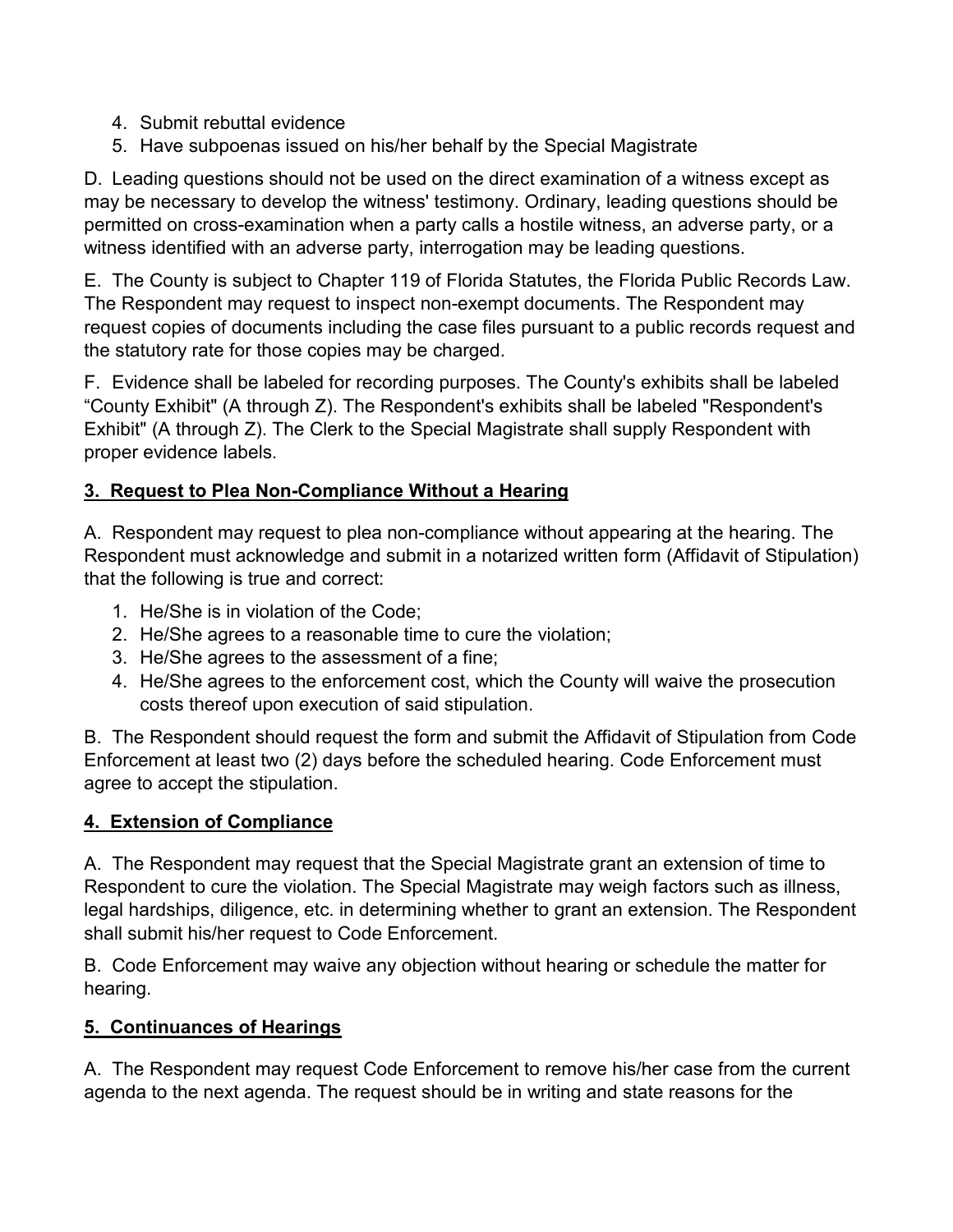requested removal. Except in special circumstances, the request should be submitted no less than five (5) business days before the hearing.

B. If Code Enforcement objects to the request, or the Respondent has requested more than one (1) continuance, then Code Enforcement shall forward the request to the Special Magistrate through the Clerk to the Special Magistrate. Code Enforcement may also submit a memorandum opposing the request for a continuance. A copy of said objection and any memorandum shall be sent to the Respondent. The Special Magistrate shall, within a reasonable time, rule on the request for continuance and provide copies of his ruling to each party, through the Clerk to the Special Magistrate.

C. If Code Enforcement removes the item from the agenda, notification informing the Respondent of the removal should be provided in writing five (5) business days before the hearing. If the Code Enforcement Officer cannot make contact with the Respondent, (preferably via facsimile, hand service) then notification for the removal of the agenda item should follow the same procedure as notification of the initial hearing.

# **6. Subpoenas**

A. If either the County or the Respondent desires to issue a subpoena, the party should submit a proposed subpoena to the Special Magistrate through the Clerk to the Special Magistrate at least three (3) days prior to the hearing.

B. The requesting party shall submit in written memorandum form, the relevance of the subpoenaed witness and disclose the memorandum immediately to the other party, including Code Enforcement.

C. The Clerk shall keep on file a sample subpoena and memorandum, and provide same upon request, to assist pro-se Respondents in the subpoena process.

D. The requesting party shall bear the cost of service of the subpoena and retaining the services of a process server or Deputy Sheriff.

E. The opposing party shall have one (1) business days to object to the requested subpoena.

F. If the witness fails to comply with the subpoena, then:

(1) If the subpoena is served on a party or a party's employee, the Special Magistrate may strike pleadings or otherwise sanction the non-responsive party.

(2) If the subpoena is served on a third party, the party seeking the subpoena shall bear the cost of seeking the appropriate relief through the courts.

# **7. Motion for Re-hearing**

A new hearing may be granted if the Special Magistrate finds sufficient grounds to re-hear the matter. A motion for a re-hearing must be filed with the Clerk to the Special Magistrate not later than ten (10) days after the date the Order is signed by the Special Magistrate. The Motion should state grounds for the re-hearing. (NOTE: A Motion for Re-hearing does not toll the time for filing of a Notice of Appeal.)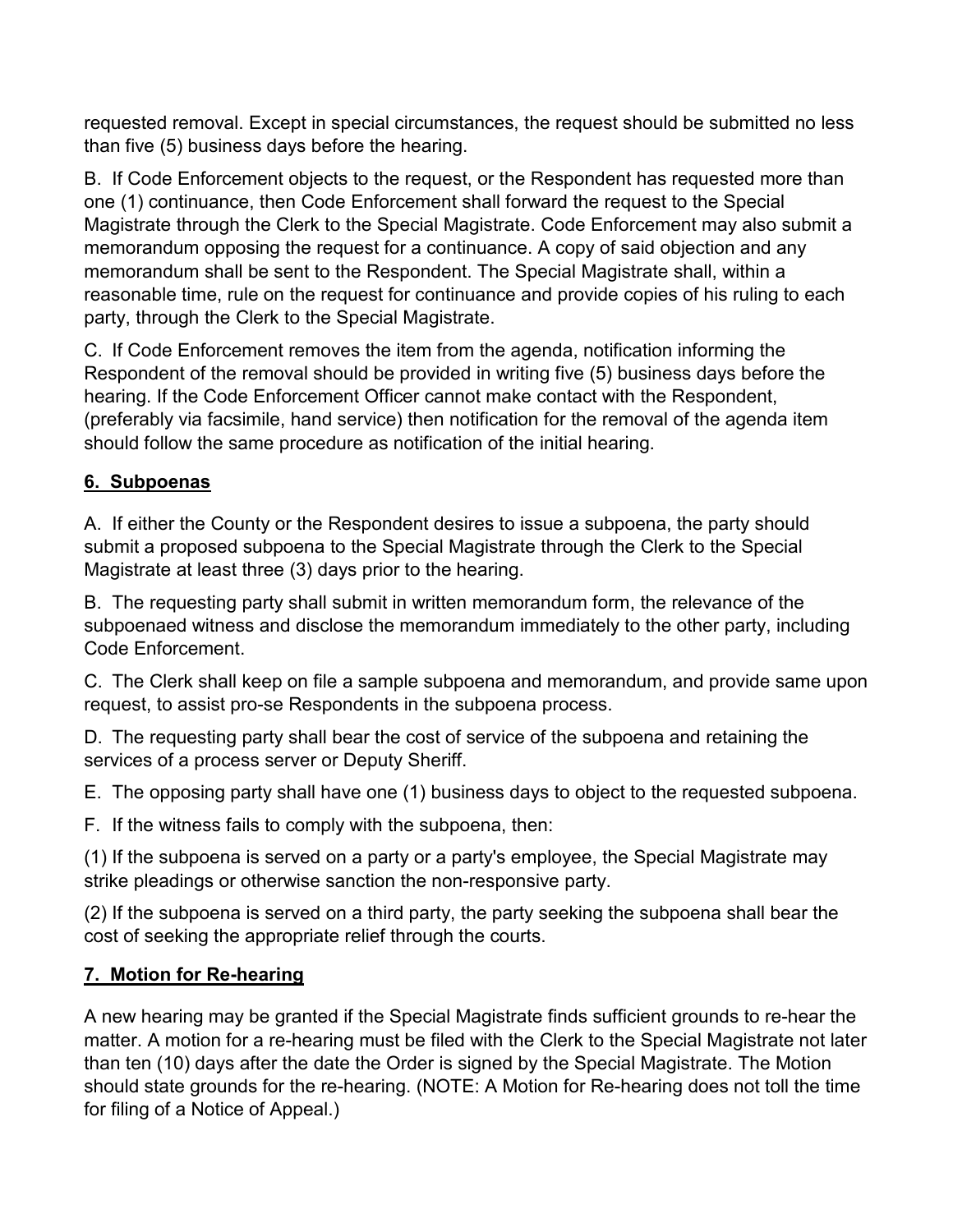### **8. Appeal**

An aggrieved party, including Brevard County, may appeal a final administrative order of the Special Magistrate to the 18th Circuit Court for Brevard County. Any such appeal must be filed within thirty (30) days of the date of the Order.

#### **9. Acknowledgment of Compliance**

Hearings are not required for Code Enforcement to request an acknowledgment of compliance. If Respondent believes he/she is in compliance and Code Enforcement does not agree, then Respondent may request a hearing through Code Enforcement. This procedure is not a re-hearing on the original violation. This procedure is to determine if Respondent's repairs constitute compliance. Evidence may be presented. The Special Magistrate may assess additional costs for abuse of this section.

#### **10. Reduction of Fines**

If the fine has not yet been imposed as a lien on the Respondent's property, a Respondent may request a hearing to request a reduction of a fine. Requests for reduction should not be heard until the property is in full compliance with Brevard County Codes.

#### **11. Imposition of Lien**

After more than thirty (30) days, the County may request that the accumulated fines be imposed upon all of Respondent's non-exempt real property and personal property located in Brevard County. The only issues to be determined are the compliance date, whether compliance has been achieved, and whether Respondent has paid the fine before imposing the lien. Respondent may request a hearing for reduction of the fines, and that issue may be placed on the same agenda.

#### **12. Reduction of Lien**

After a lien has been imposed on the Respondent's real property and the property is in compliance with Brevard County Code, the Respondent may make a request for a reduction before the Board of County Commissioners. The process is as follows:

1. The Respondent requests Code Enforcement to place a request for a recommendation for reduction hearing on the agenda for the Special Magistrate.

2. The Special Magistrate holds a hearing and makes a recommendation on the matter to the Board of County Commissioners. The Special Magistrate will make written

findings to support his/her recommendation to the Board of County Commissioners.

3. a) Unless Code Enforcement has an objection, the recommendations will be placed as a Consent Item on the Board of County Commissioner's Agenda, requesting approval of the recommendation. Any Board member may pull the item from the Consent Agenda for discussion. If Code Enforcement objects to the recommendation by the Special Magistrate, the